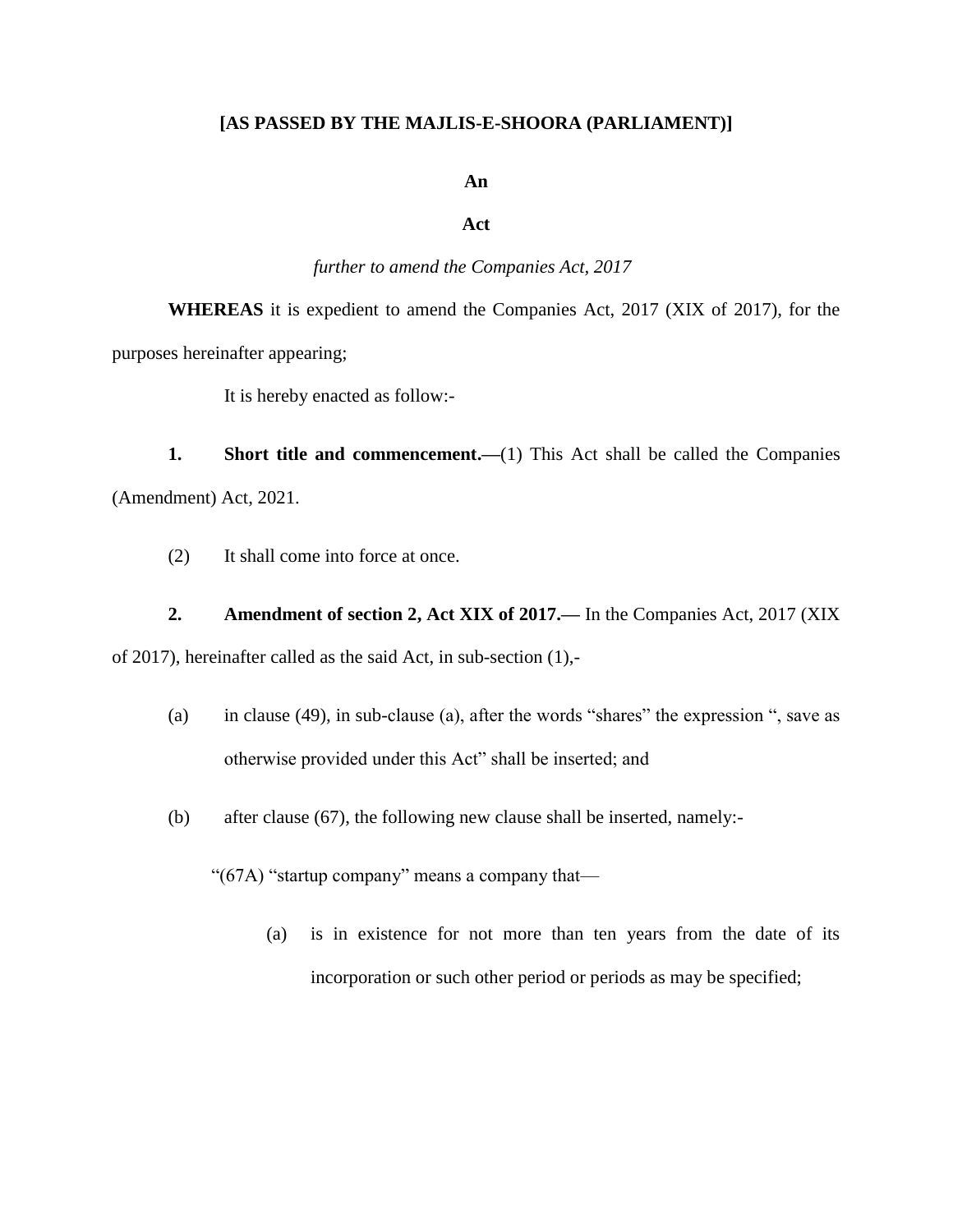- (b) has a turnover for any of the financial years since incorporation that is not greater than five hundred million rupees or such other amount or amounts as may be specified;
- (c) is working towards the innovation, development or improvement of products or processes or services or is a scalable business model with a high potential of employment generation or wealth creation or for such other purposes as may be specified; or
- (d) such other companies or classes of companies as may be notified by the Commission:

Provided that a company formed by the splitting up or reconstruction of an existing company shall not be considered as a startup company;".

**3. Amendments of section 6, Act XIX of 2017.—** In the said Act, in section 6, in sub-section (2), in clause (e), after the word "documents" the words "or any category or classes of documents" shall be inserted.

**4. Amendment of section 17, Act XIX of 2017.—** In the said Act,—

(a) for sub-section  $(2)$ , the following shall be substituted, namely:-

"(2) All moneys payable by a subscriber in pursuance of his undertaking in the memorandum of association against the shares subscribed shall be a debt due from him and be payable in such time, manner and condition as may be notified by the Commission.";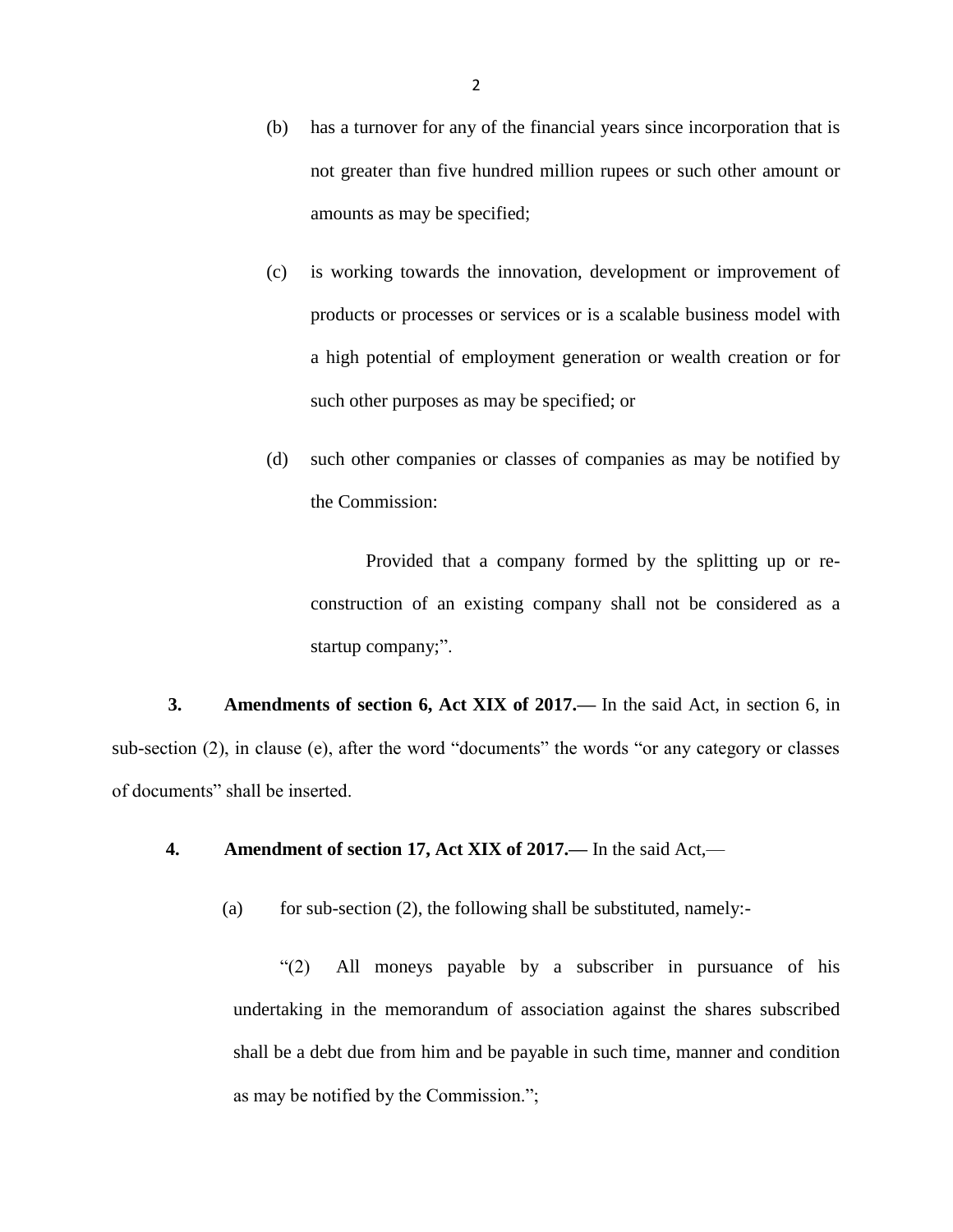- (b) sub-section (3) shall be omitted; and
- (c) in sub-section (4), after the word "section" the words "direction given by the registrar" shall be inserted.

**5. Amendment of section 18, Act XIX of 2017.—** In the said Act, in section 18, in clause (b), for the expression "company, having perpetual succession and a common seal" the words "company and having perpetual succession" shall be substituted.

**6. Omission of section 23, Act XIX of 2017.—** In the said Act, section 23 shall be omitted.

**7. Amendment of section 31, Act XIX of 2017.—** In the said Act, in section 31, in clause (c), for the expression "and father's name or, in the case of a married woman or widow, her husband's or deceased husband's name in full, his nationality and his" the expression ", nationality," shall be substituted.

**8. Amendment of section 37, Act XIX of 2017.—** In the said Act, in section 37, in clause (c), for the expressions "and father's name or, in the case of a married woman or widow, her husband's or deceased husband's name in full, his nationality and his" the expression ", nationality," shall be substituted.

**9. Amendment of section 62, Act XIX of 2017.—** In the said Act, in section 62, in sub-section (1), for the expression "common seal of the company or under official seal, which must be facsimile of the company's common seal," the expression " signature of authorized officer of the company as may be specified" shall be substituted.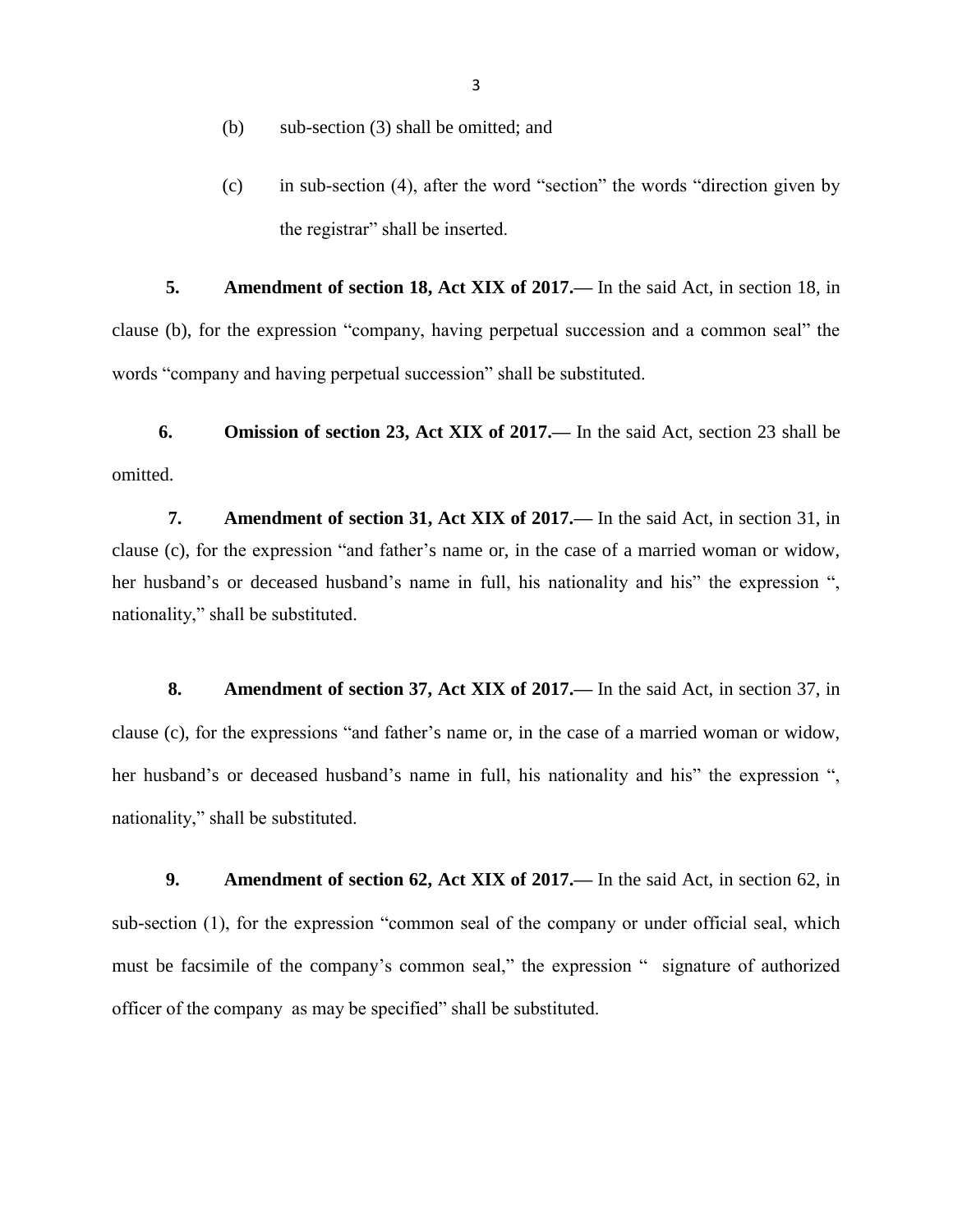#### **10. Amendment of section 83, Act XIX of 2017.—** In the said Act, in section 83,-

- (a) in sub-section  $(1)$ ,-
	- (i) for the words "further share capital" the words "further shares" shall be substituted;
	- $(ii)$  in clause  $(a)$ ,-
		- (I) after the words "shares held by" the words "such members through" shall be inserted; and
		- (II) in sub-clause (iv), for the colon at the end a semi colon shall be substituted and thereafter the proviso shall be omitted; and
	- (iii) for clause (b), the following shall be substituted, namely:-
		- "(b) in case of public company and subject to approval of the Commission, to any person on the basis of a special resolution either for cash or for consideration other than cash:

Provided that the value of any non-cash asset, net worth of undertaking, service, benefit or intellectual property shall be determined by a valuer";

- (iv) after clause (b), substituted as aforesaid, the following new clause shall be added, namely:-
	- "(c) in case of a private company and subject to its articles and special resolution, to any person, either for cash or for consideration other than cash on such conditions and requirements as may be notified.";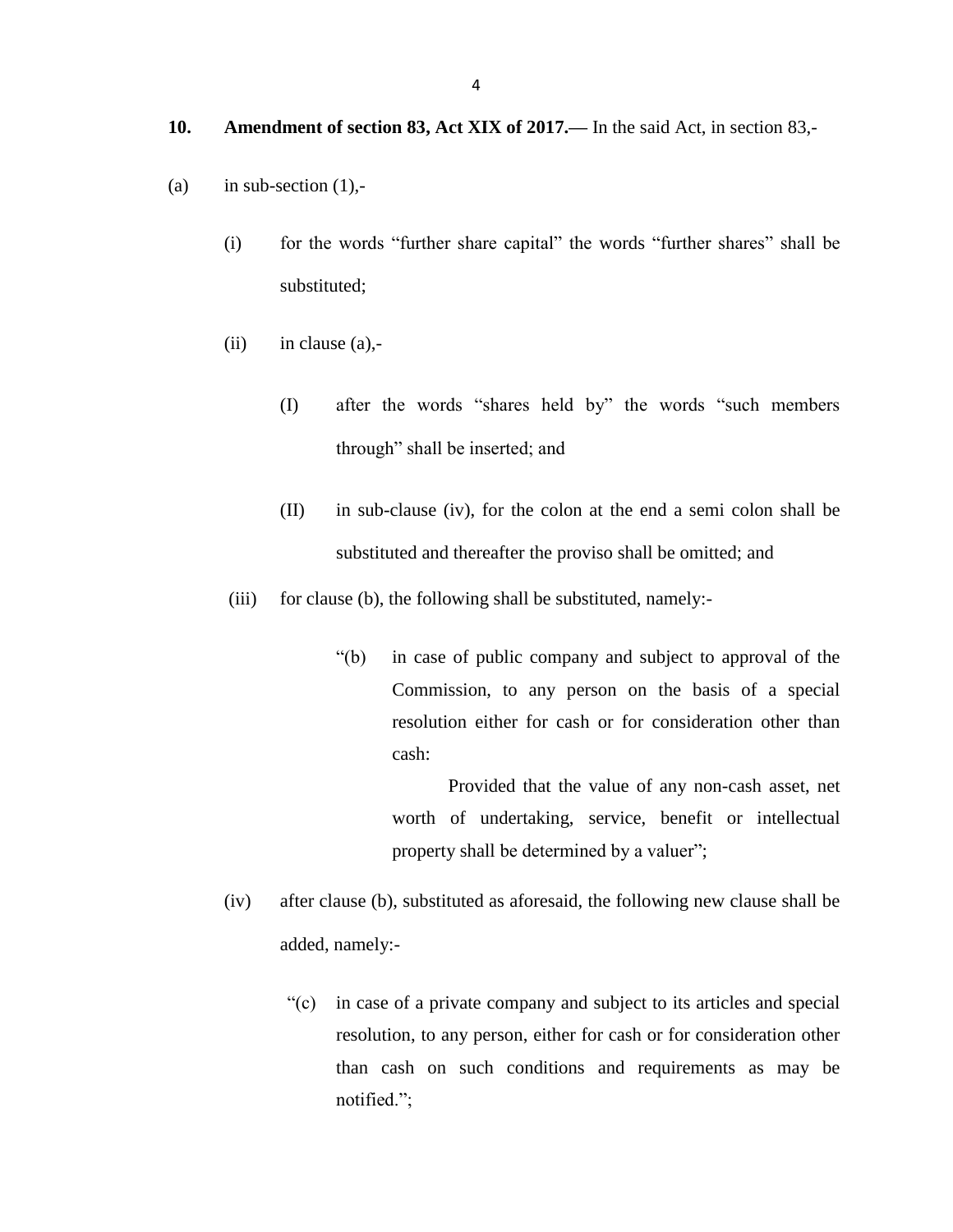- (b) in sub-section  $(2)$ ,-
	- (i) after the expression "sub-section (1)" the words "shall be" shall be inserted; and
	- (ii) for the words "shall be" the word "and" shall be substituted;
- (c) for sub-section (3), the following shall be substituted, namely:-

"(3) The letter of offer, referred to in sub-section (2), shall be accompanied by a circular duly signed by all directors or an officer of the company authorised by them in this behalf on such form as may be specified containing material information about the affairs of the company, latest statement of the accounts and the necessity for issue of further capital:

Provided that a copy of such circular shall also be filed with the registrar simultaneously at the time it is dispatched to the shareholders.";

- (d) in sub-section  $(4)$ ,-
	- (i) for the words "loan has", the expressions "any loan or finances have" shall be substituted;
	- (ii) after the words "loan or", the expressions "finances or" shall be inserted; and
	- (iii) for the words "does", the expression "or finances" shall be substituted; and

(e) in sub-section (5), after the words " rate of interest" the words "or profit" shall be inserted.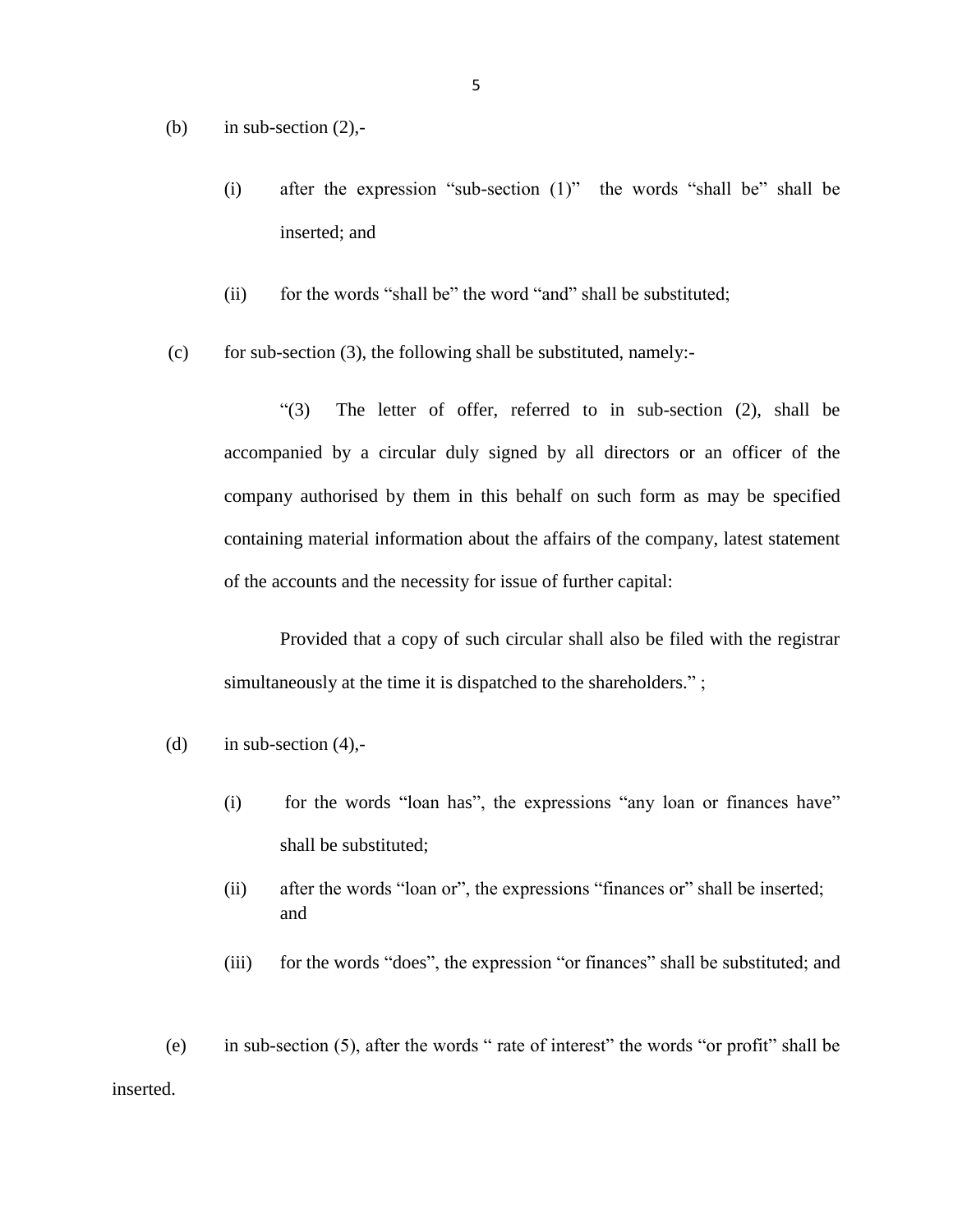**11. Insertion of new section 83A, Act XIX of 2017. —** In the said Act, after section 83, amended as aforesaid, the following new section shall be inserted, namely:-

**"83A. Employees' stock options.—** Notwithstanding anything contained in section 83 or any other provision of this Act, a company may, under the authority of special resolution, issue shares in accordance with its articles under employees' stock option in accordance with such procedure and subject to such conditions as may be specified.".

**12. Amendment of section 86, Act XIX of 2017.—** In the said Act, in section 86, sub-section (1) shall be omitted.

# **13. Amendment of section 88, Act XIX of 2017.—** In the said Act, in section 88,-

- (a) in sub-section  $(1)$ , the word "listed" shall be omitted;
- (b) in sub-section (2), for the full stop at the end, a colon shall be substituted and thereafter the following provisos shall be added, namely:-

"Provided that shares purchased by an unlisted public company or a private company shall be cancelled and not be held as treasury shares:

Provided further that cancellation of shares under this section shall not be deemed to be a reduction of share capital within the meaning of section 89 and such shares shall be cancelled in such form and manner as may be specified."; and

(c) in sub-section (9), the words "either through a tender offer or" shall be omitted.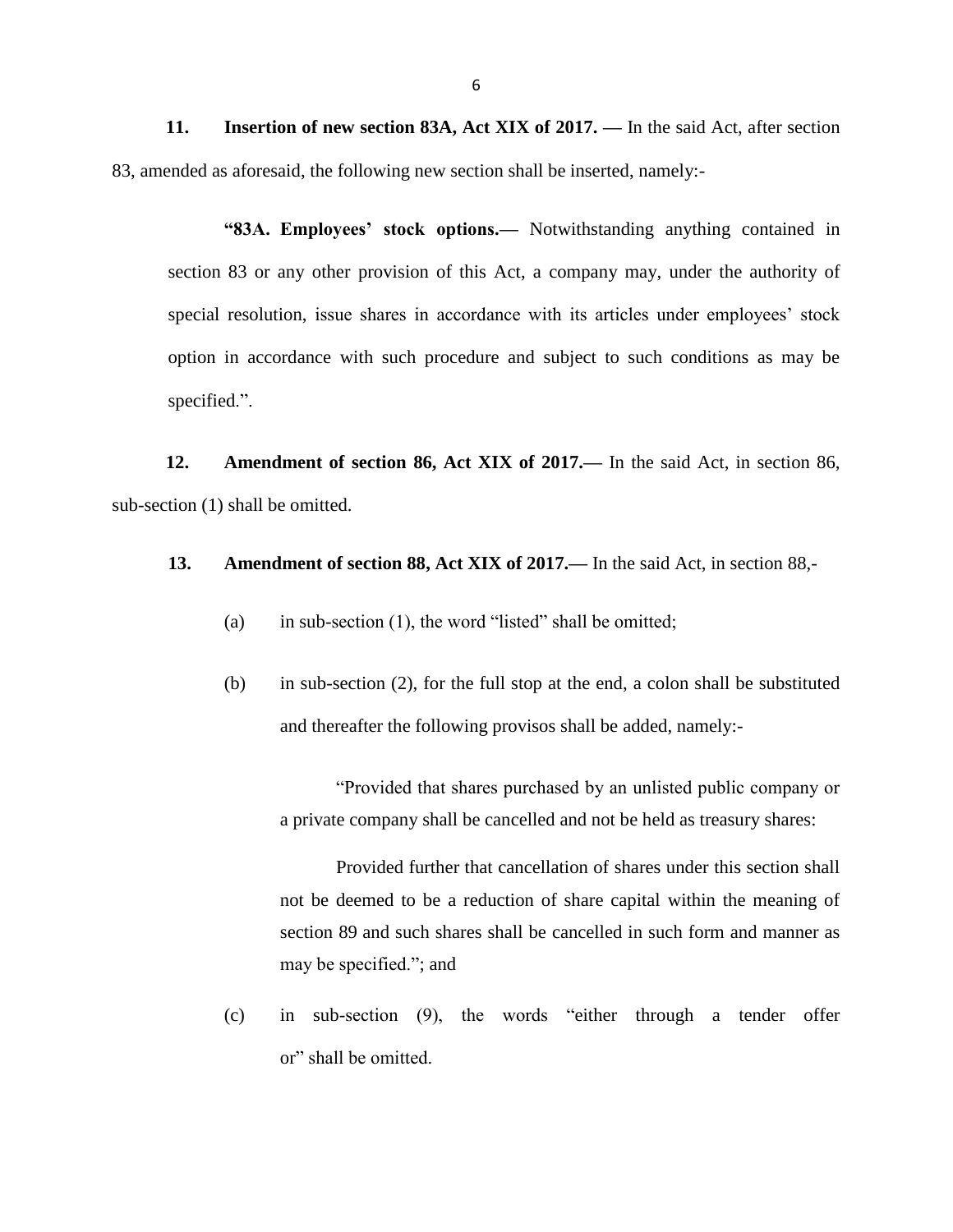**14. Amendment of section 137, Act XIX of 2017.—** In the said Act, in section 137, in sub-section (3), in clause (b), the words "be under its seal or" shall be omitted.

**15. Amendment of section 140, Act XIX of 2017.—** In the said Act, in section 140, in sub-section (2), for the word "ten", occurring first, the word "five" shall be substituted.

## **16. Amendment of section 179, Act XIX of 2017.—** In the said Act, in section 179,-

- (a) in sub-section (1), for the words "signed by all" the words "approved by majority of" shall be substituted; and
- (b) in sub-section (4), for the word "signified" the word "approved" shall be substituted.

**17. Amendment of section 201, Act XIX of 2017.—** In the said Act, in section 201, in sub-section (1), in clause (a), the words " and may affix common seal of the company" shall be omitted.

**18. Amendment of section 203, Act XIX of 2017. —** In the said Act, in section 203,-

- (a) in sub-section (1), the words "that has a common seal" shall be omitted;
- (b) in sub-section (2), for the words "must be facsimile of the company's common seal, with the addition on its face of" the words "must add on the face of it" shall be substituted;
- (c) sub-section (3) shall be omitted;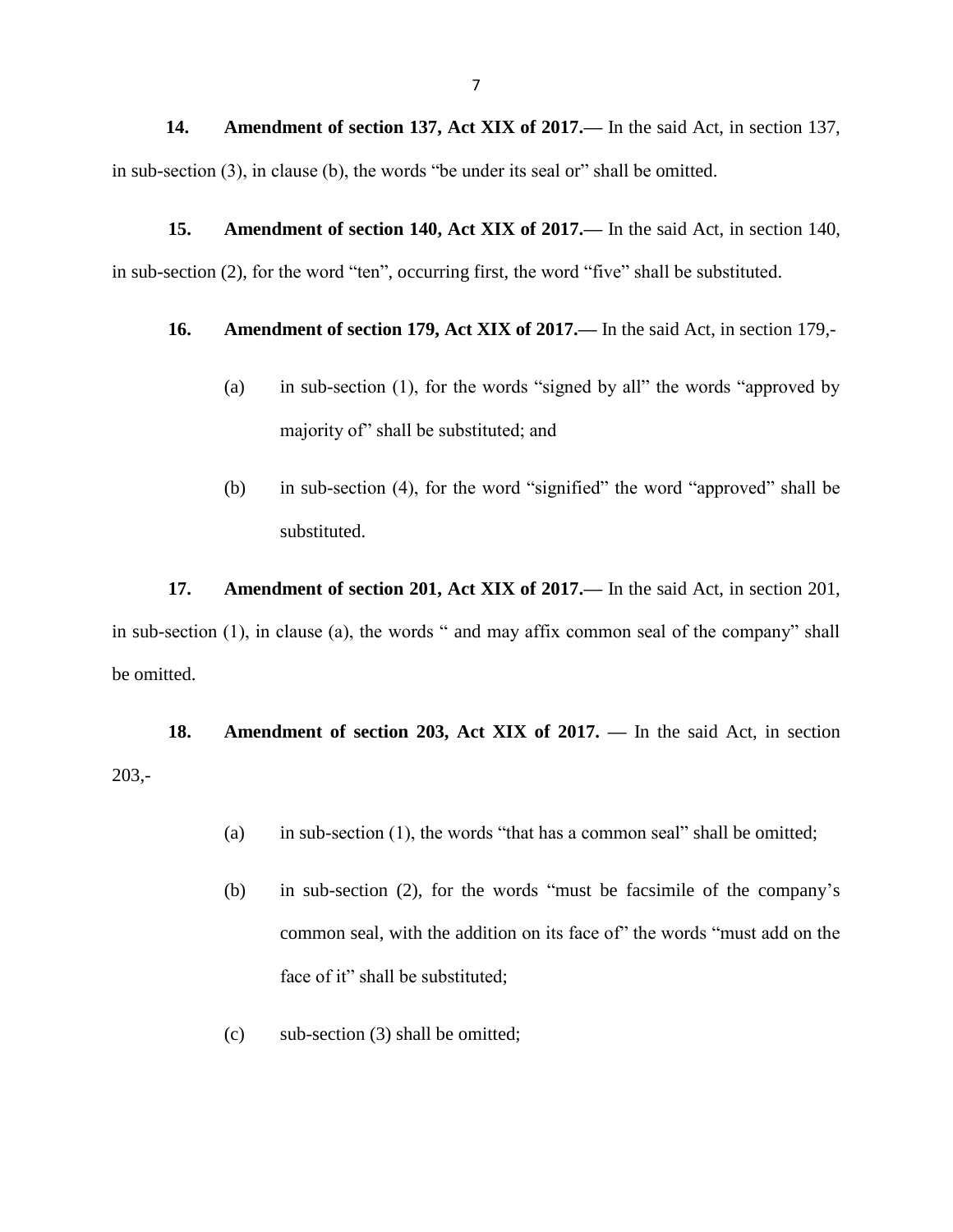- (d) in sub-section (4), the expression " , by writing under its common seal," shall be omitted; and
- (e) in sub-section (7), the expression "as if it had been sealed with the common seal of the company" shall be omitted.

#### **19. Amendment of section 227, Act XIX of 2017.—** In the said Act, in section 227,-

- (a) in sub-section  $(2)$ ,-
	- (i) in clause (k), after the word "adequacy" the word "of" shall be inserted; and
	- (ii) in clause (l), the word "and" at the end shall be omitted and thereafter, the following new clause shall be inserted, namely:-

"(la) disclosure with respect to remuneration package of each of the directors and chief executive including but not limited to salary, benefits, bonuses, stock options, pension and other incentives; and"; and

(b) in sub-section  $(3)$ ,-

- (i) in clause (c), the word "and" at the end shall be omitted; and
- (ii) in clause (d), for the full stop, the expression "; and" shall be substituted and thereafter the following new clause (e) shall be inserted, namely:-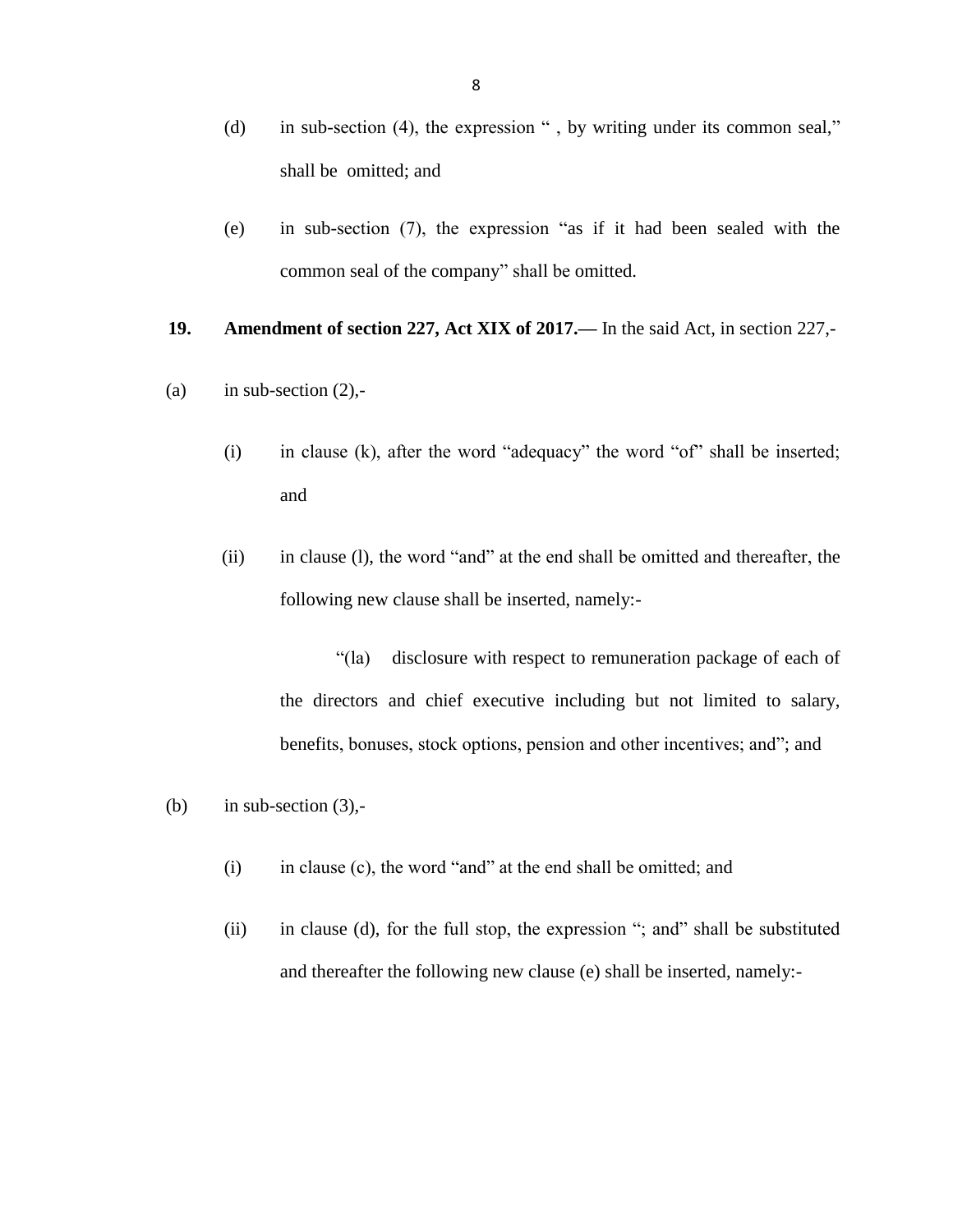- "(e) the legitimate reasons for not declaring dividend under section 240 despite earning profits and future prospects of dividend, if any."; and
- (c) for sub-section  $(6)$ , the following shall be substituted, namely:-
	- "(6) Whoever contravenes any of the provisions of this section shall—
	- (a) in respect of a listed company, be punishable with a penalty of level 2 on the standard scale; and
	- (b) in respect of any other company, be punishable with a penalty of level 1 on the standard scale.".

**20. Omission of section 234, Act XIX of 2017.—** In the said Act, section 234 shall be omitted.

**21. Amendment of section 287, Act XIX of 2017.—** In the said Act, in section 287, for clause (a), the following shall be substituted, namely:-

"(a) the termination, setting aside or modification of any agreement or award compensation, however arrived including but not limited to between the company or any other company or any director, including the chief executive or any other officer, wherein the Court concludes that such agreement suffers from conflict of interest on the part of any director or the Board or any such agreement or contract is prejudicial to the interest of members upon such terms and conditions as may, in the opinion of the Court, be just and equitable in all the circumstances;".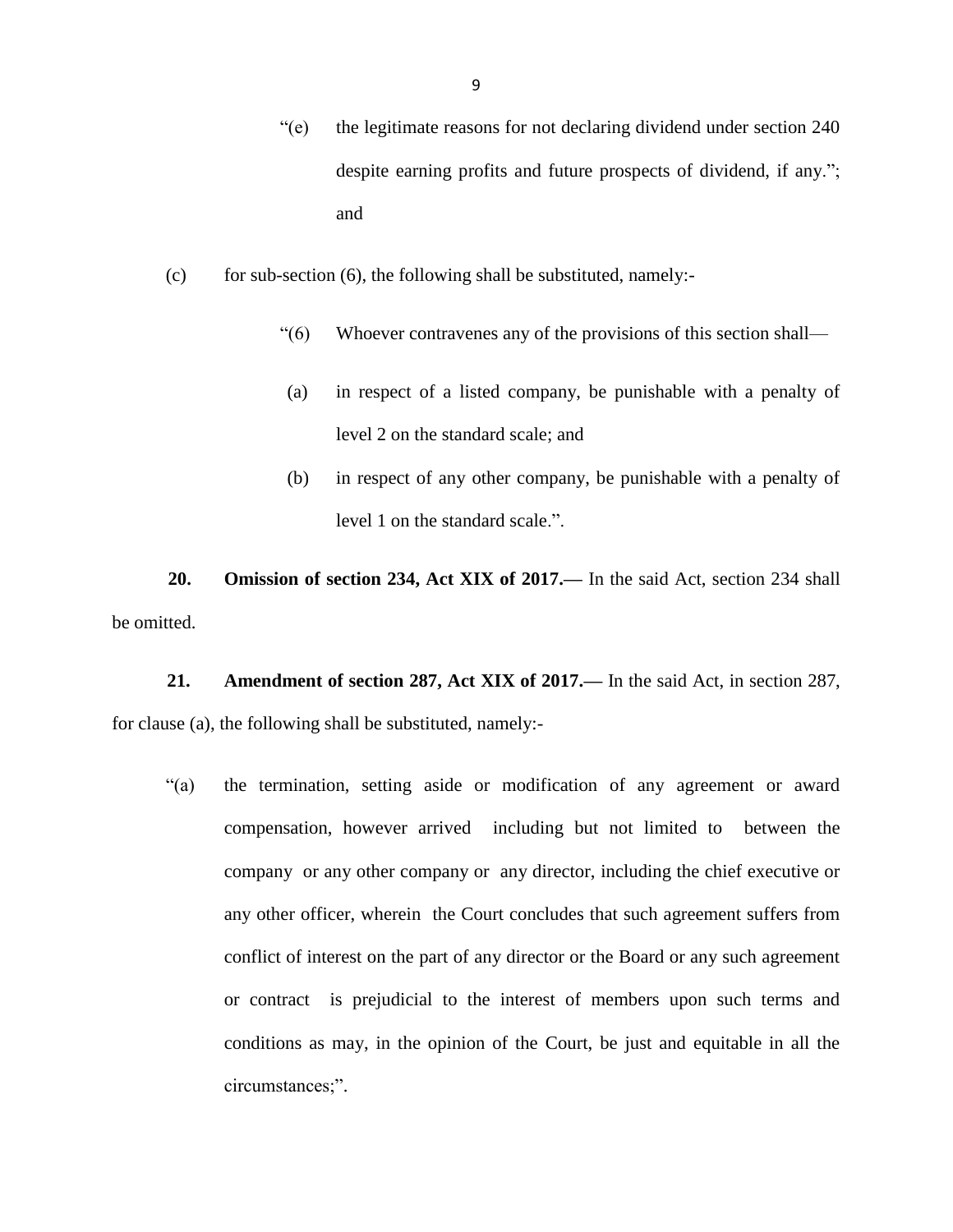**22. Amendment of section 337, Act XIX of 2017.—** In the said Act, in section 337, in sub-section (1), in clause (b), the expression ", and for that purpose, to use, when necessary, the company's seal;" shall be omitted.

- **23. Amendment of section 435, Act XIX of 2017.—** In the said Act, in section 435,-
- (a) in sub-section (1), for clauses (d) and (e), the following shall be substituted, namely:-
	- "(d) a return showing the full present and former names and surnames, present and former nationality, full address in Pakistan and such other particulars, as may be specified, of the principal officer of the company in Pakistan by whatever name called; and
	- (e) the full present and former names and surnames, full addresses and such other particulars as may be specified of some one or more persons resident in Pakistan authorised to accept on behalf of the company service of process and any notice or other document required to be served on the company together with his consent to do so; and";
- (b) in sub-section (2), in clause (a), after the words "each director" the words "and chief executive" shall be inserted; and
- (c) after sub-section (3), the following new sub-section (4) shall be added, namely:-

"(4) The registrar shall maintain a register of foreign companies on paper or in any electronic form under this Act in such form and manner as may be specified.".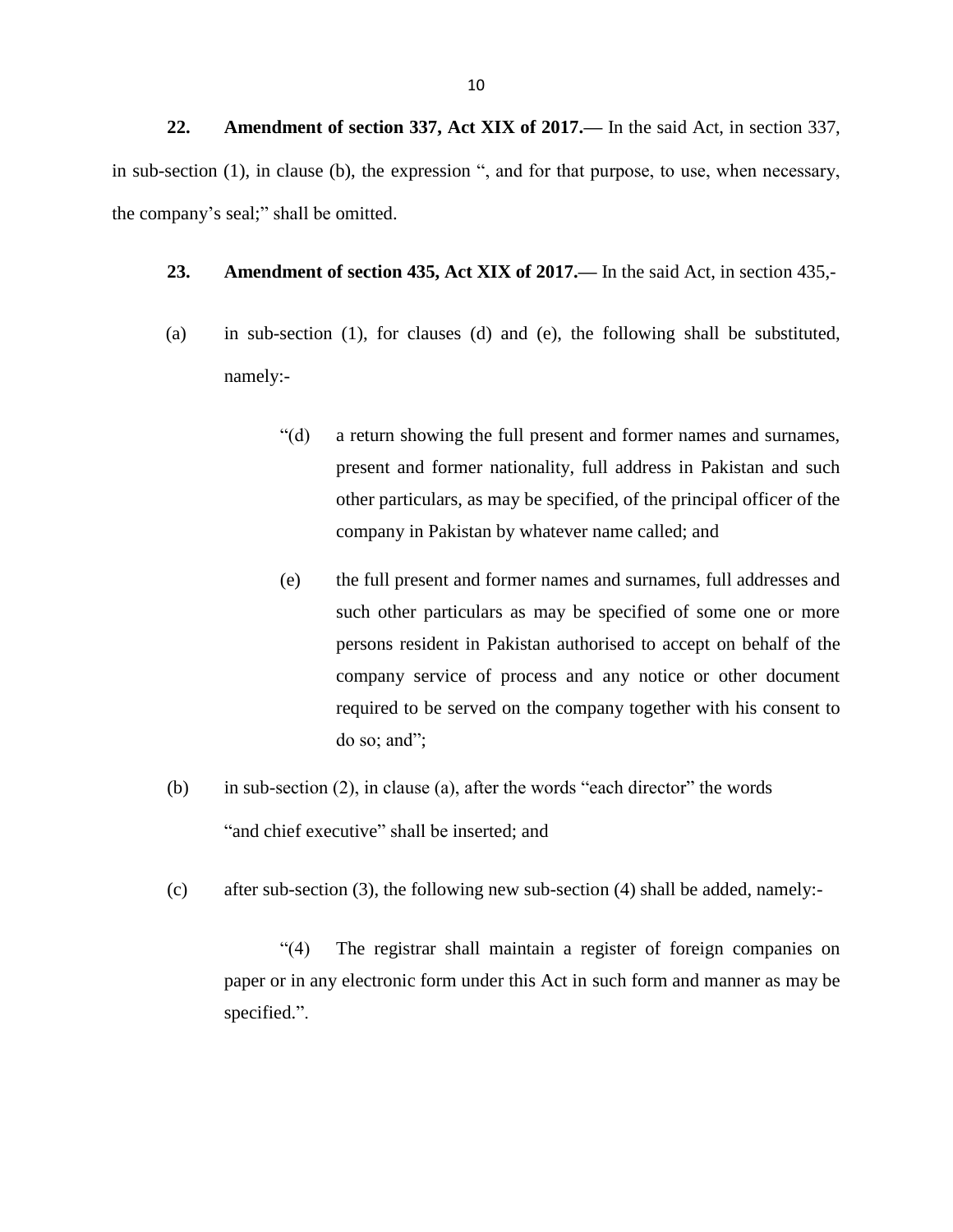**24. Insertion of section 458A, Act XIX of 2017.—** In the said Act, after section 458, the following new section shall be inserted, namely:-

**"458A. Measures for greater ease of doing business.**— Notwithstanding anything contained in this Act or in any other law for the time being in force, the Commission may implement measures for providing greater ease of doing business, improving regulatory quality and efficiency and facilitating innovation and the use of technology in conducting business by the corporate sector, including but not limited to-

- (a) formalizing existing practices through regulations and implementing other measures for attaining international standards of regulatory quality and efficiency for greater ease of doing business;
- (b) specifying modes and procedures for enabling greater ease of entry into and exit from the market to startup companies;
- (c) constituting special task groups from the corporate sector for encouraging the use of financial technology in the conduct of business;
- (d) creating environments for testing and examining the impact of innovation, new processes or technologies outside the existing regulatory framework including but not limited to crowdfunding, digital assets, open application programming interface (APIs), smart contracts, cloud based solutions and allowing the establishment and use of regulatory sandboxes;
- (e) encouraging the use of technology for providing and meeting regulatory reporting requirements, risk assessment, customer due diligence, the issuance of suspicious transaction reports, keeping records and such other requirements as may be specified to meet anti-money laundering and counter-terrorism financing standards;